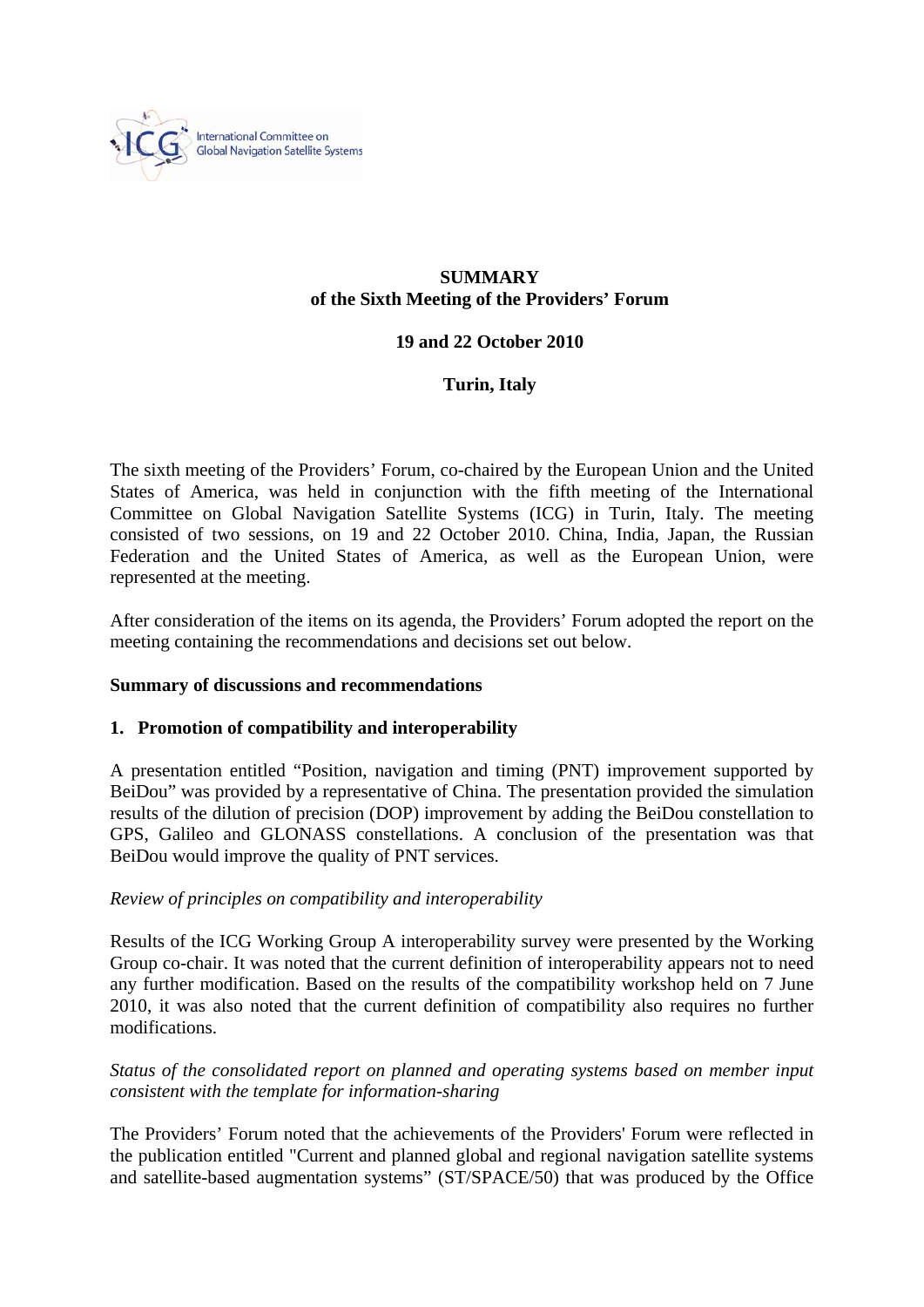for Outer Space Affairs of the United Nations, in its capacity as Executive Secretariat of the ICG, on the basis of reports submitted by the members of the Providers' Forum on their planned or existing systems and on the policies and procedures that govern the service they provide.

# **2. Open service information dissemination**

The representative of the United States provided a presentation entitled "Enabling multiconstellation advanced receiver autonomous integrity monitoring (ARAIM)". This presentation was in regards to aviation use. It was noted that a GNSS Evolutionary Architecture Study (GEAS) recommended utilizing dual frequency and ARAIM for advanced aviation benefits. Some important performance parameters are being investigated for possible inclusion in future performance standards. It was recommended that other service providers consider including these parameters in developing their performance standards, when their definitions are finalized.

The representative of the United States also provided a presentation entitled "Template for GNSS Service Performance Commitments". The presentation concluded with a proposal that other system providers consider using the GPS Standard Positioning Service Performance Standard as a starting point for template for their own performance standard.

# **3. Spectrum protection: Interference detection and mitigation**

A discussion on spectrum protection was initiated with a presentation on the United States Patriot Watch Program entitled "GPS Interference Detection and Mitigation (IDM)". The presentation provided information on the actions the United States is taking to mitigate and detect signal interference through the IDM program. It was noted that this topic is in the ICG Work Plan and progress on this topic within the ICG has been limited. It was suggested that a Workshop or multi-disciplinary ICG Task Force be established to progress this topic.

## **4. Report on a multi-GNSS demonstration project in the Asia/Oceania region**

The representative of Japan provided a presentation entitled "A multi-GNSS demonstration project in the Asia/Oceania region". It was noted that four discussion groups were established at the first meeting held on 25-26 January 2010. It was proposed that the ICG works more closely with this project by establishing frequent reports, and the project extending an invitation to the co-chairs of the ICG Working Groups A and D to be members of the steering committee in the multi-GNSS project. The Providers' Forum noted that the next meeting will take place on 21-22 November 2010 in Melbourne, Australia. A request was also made for other providers to contribute to this project.

# **5. ICG Information Centres**

The Providers' Forum took note of a programme on GNSS applications focusing on building capacity, specifically in deploying instruments for the International Space Weather Initiative (ISWI), developing a GNSS education curriculum, utilizing regional reference frames and the application of GNSS in various areas to support sustainable development. It was also noted that the ICG Information Centres established in the Regional Centres for Space Science and Technology Education affiliated to the United Nations could play a relevant role.